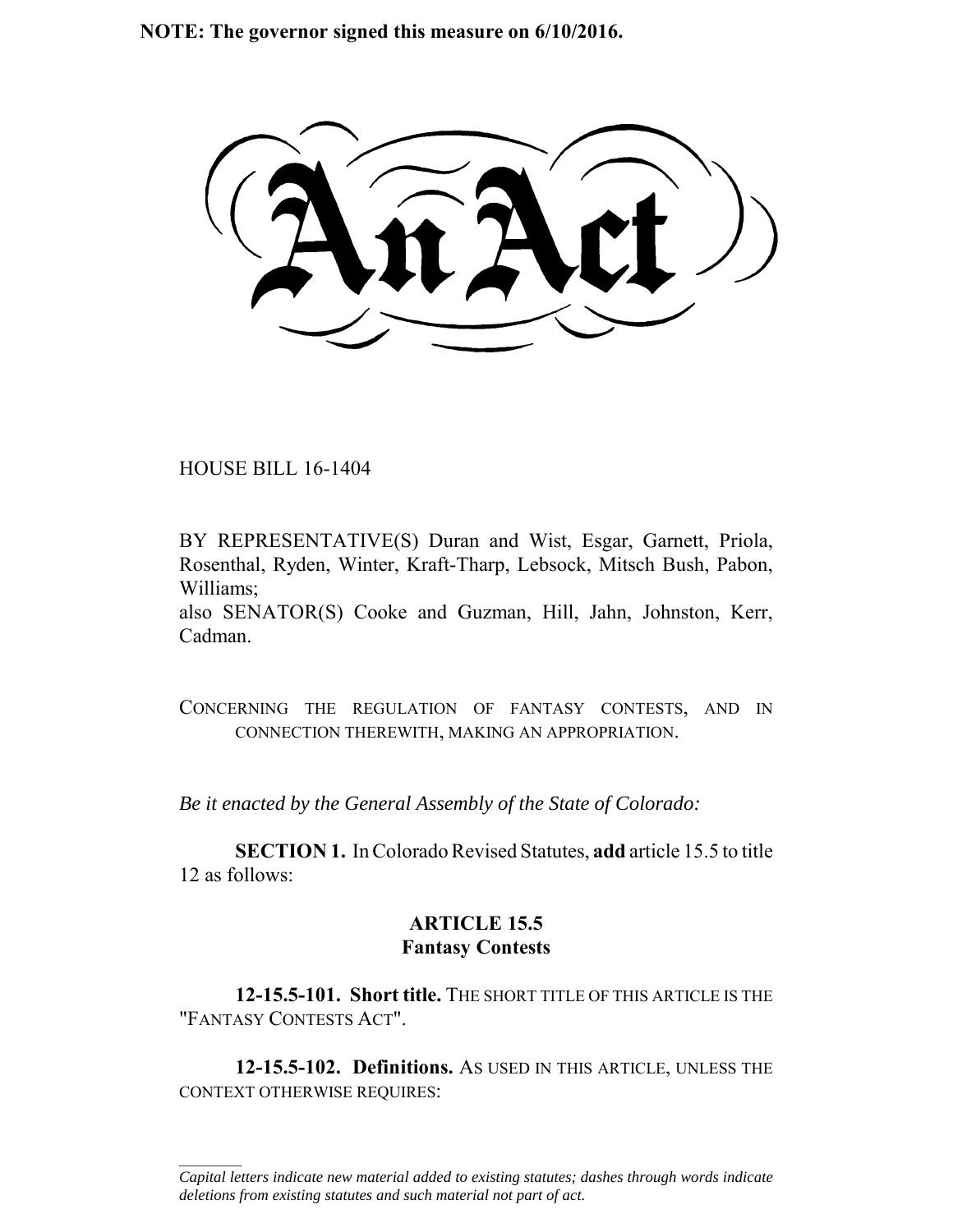(1) "CONFIDENTIAL INFORMATION" MEANS INFORMATION RELATED TO THE PLAY OF A FANTASY CONTEST BY FANTASY CONTEST PLAYERS OBTAINED AS A RESULT OF OR BY VIRTUE OF A PERSON'S EMPLOYMENT.

(2) "DIRECTOR" MEANS THE DIRECTOR OF THE DIVISION OF PROFESSIONS AND OCCUPATIONS WITHIN THE DEPARTMENT OF REGULATORY AGENCIES OR HIS OR HER DESIGNEE.

(3) "ENTRY FEE" MEANS CASH OR CASH EQUIVALENTS THAT ARE REQUIRED TO BE PAID BY A FANTASY CONTEST PLAYER TO A FANTASY CONTEST OPERATOR IN ORDER TO PARTICIPATE IN A FANTASY CONTEST.

(4) "FANTASY CONTEST" MEANS A FANTASY OR SIMULATED GAME OR CONTEST IN WHICH:

(a) THE VALUE OF ALL PRIZES AND AWARDS OFFERED TO WINNING PARTICIPANTS IS ESTABLISHED AND MADE KNOWN TO THE PARTICIPANTS IN ADVANCE OF THE CONTEST;

(b) ALL WINNING OUTCOMES REFLECT THE RELATIVE KNOWLEDGE AND SKILL OF THE PARTICIPANTS AND ARE DETERMINED PREDOMINANTLY BY ACCUMULATED STATISTICAL RESULTS OF THE PERFORMANCE OF ATHLETES IN FULLY COMPLETED SPORTING EVENTS; EXCEPT THAT A SPORTING EVENT THAT HAS BEEN CALLED OR SUSPENDED DUE TO WEATHER OR ANY OTHER NATURAL OR UNFORSEEN EVENT IS CONSIDERED FULLY COMPLETED; AND

(c) WINNING OUTCOMES ARE NOT BASED ON RANDOMIZED OR HISTORICAL EVENTS OR ON THE SCORE, POINT SPREAD, OR ANY PERFORMANCE OF ANY SINGLE ACTUAL SPORTS TEAM OR COMBINATION OF SUCH TEAMS OR SOLELY ON ANY SINGLE PERFORMANCE OF AN INDIVIDUAL ATHLETE IN ANY SINGLE ACTUAL SPORTING EVENT.

(5) "FANTASY CONTEST OPERATOR" MEANS A PERSON OR ENTITY THAT OFFERS FANTASY CONTESTS WITH AN ENTRY FEE FOR A CASH PRIZE TO MEMBERS OF THE PUBLIC.

(6) "FANTASY CONTEST PLAYER" MEANS A PERSON WHO PARTICIPATES IN A FANTASY CONTEST WITH AN ENTRY FEE OFFERED BY A FANTASY CONTEST OPERATOR.

### PAGE 2-HOUSE BILL 16-1404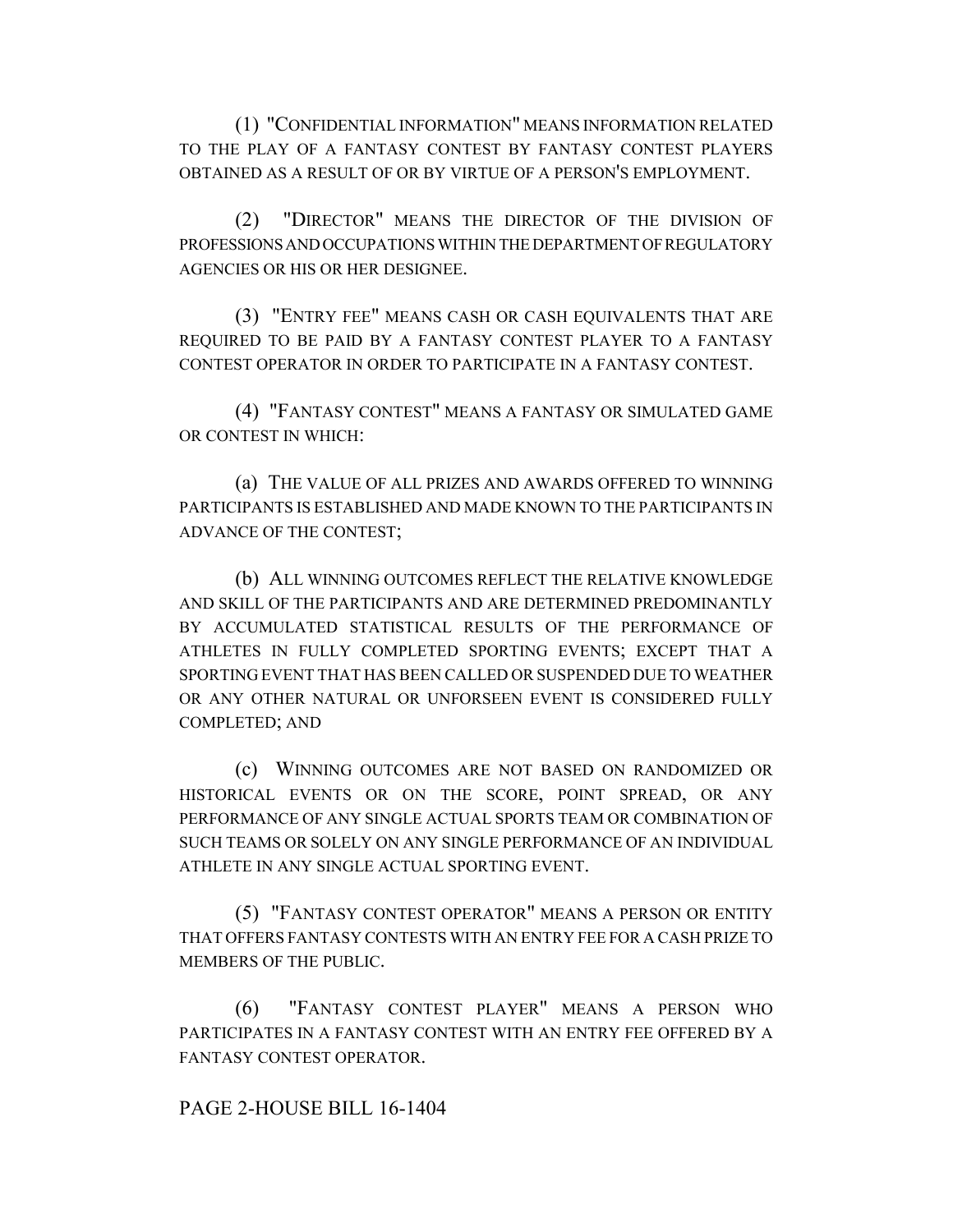(7) "SMALL FANTASY CONTEST OPERATOR" MEANS A FANTASY CONTEST OPERATOR THAT HAS NO MORE THAN SEVEN THOUSAND FIVE HUNDRED FANTASY CONTEST PLAYERS IN COLORADO WITH ACTIVE ACCOUNTS WHO PARTICIPATE IN FANTASY CONTESTS WITH AN ENTRY FEE.

**12-15.5-103. Fantasy contests - director - rules.** (1) THE DIRECTOR SHALL PROMULGATE REASONABLE RULES FOR THE IDENTIFICATION, LICENSING, AND FINGERPRINTING OF APPLICANTS FOR LICENSURE.

(2) THE DIRECTOR MAY ADMINISTER OATHS, TAKE AFFIRMATIONS OF WITNESSES, AND ISSUE SUBPOENAS TO COMPEL THE ATTENDANCE OF WITNESSES AND THE PRODUCTION OF ALL RELEVANT PAPERS, BOOKS, RECORDS, DOCUMENTARY EVIDENCE, AND MATERIALS IN ANY HEARING, INVESTIGATION, ACCUSATION, OR OTHER MATTER COMING BEFORE THE DIRECTOR PURSUANT TO THIS ARTICLE. THE DIRECTOR MAY APPOINT AN ADMINISTRATIVE LAW JUDGE PURSUANT TO PART 10 OF ARTICLE 30 OF TITLE 24, C.R.S., TO TAKE EVIDENCE AND TO MAKE FINDINGS.

**12-15.5-104. Registration.** (1) ON AND AFTER JULY 1, 2017, AN ENTITY SHALL NOT OPERATE AS A SMALL FANTASY CONTEST OPERATOR UNLESS THE ENTITY IS REGISTERED WITH THE DIRECTOR. ON AND AFTER JULY 1, 2017, AN INDIVIDUAL WHO IS NOT OPERATING THROUGH AN ENTITY SHALL NOT OPERATE AS A SMALL FANTASY CONTEST OPERATOR UNLESS THE INDIVIDUAL IS REGISTERED WITH THE DIRECTOR.

(2) A SMALL FANTASY CONTEST OPERATOR IS SUBJECT TO ALL OF THE PROVISIONS OF THIS ARTICLE; EXCEPT THAT:

(a) A SMALL FANTASY CONTEST OPERATOR NEED ONLY BE REGISTERED, NOT LICENSED, IN ORDER TO OFFER FANTASY CONTESTS FOR A FEE, A SMALL FANTASY CONTEST OPERATOR IS NOT SUBJECT TO THE REQUIREMENTS OF SECTION 12-15.5-106(2) REGARDING AN ANNUAL AUDIT, AND A SMALL FANTASY OPERATOR IS SUBJECT TO SECTION 12-15.5-105 (3); AND

(b) THE DIRECTOR SHALL:

(I) ESTABLISH A REGISTRATION PROCESS FOR SMALL FANTASY CONTEST OPERATORS; AND

# PAGE 3-HOUSE BILL 16-1404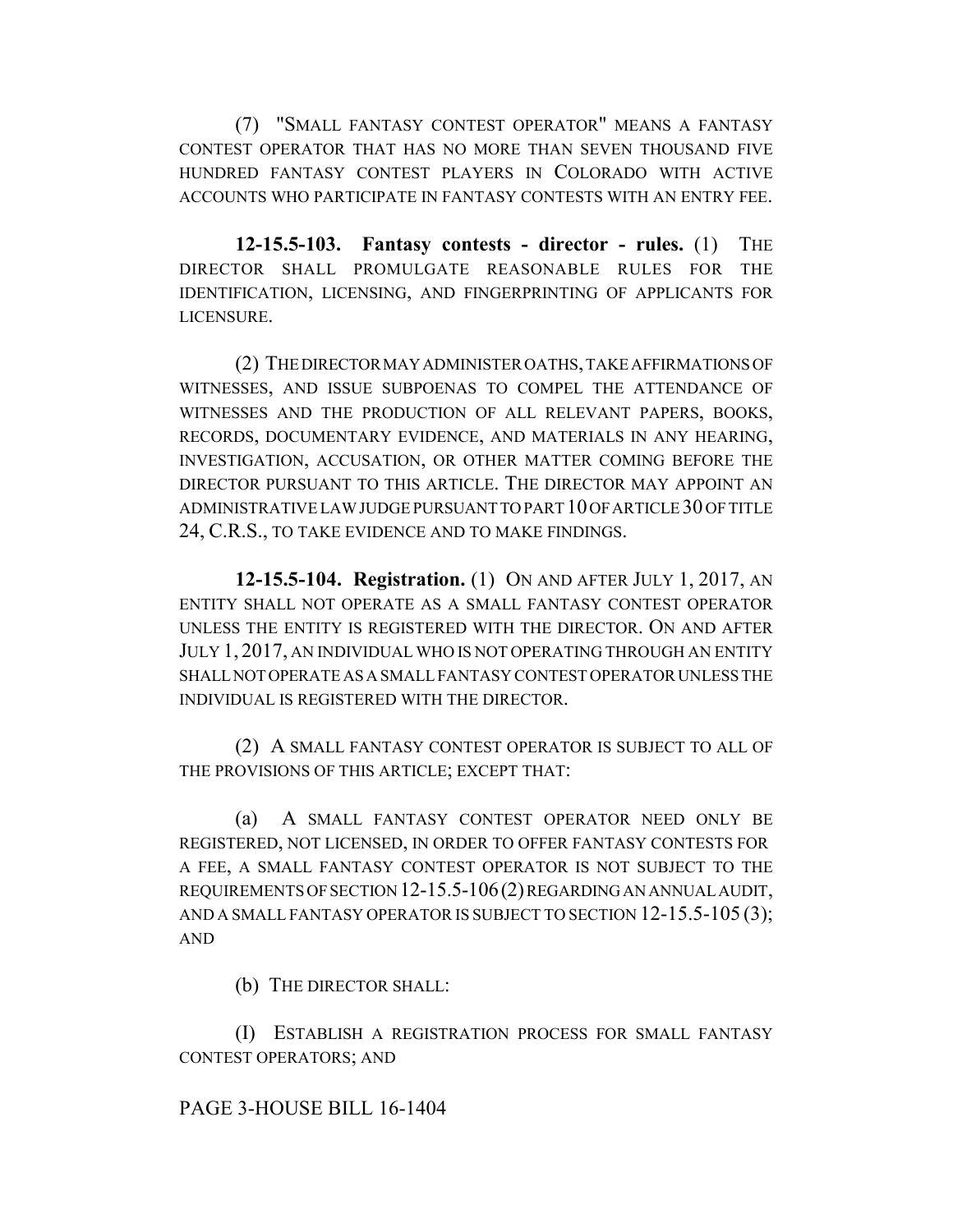(II) NOT INITIATE AN INVESTIGATION OF A POTENTIAL VIOLATION OF THIS ARTICLE BY A SMALL FANTASY CONTEST OPERATOR EXCEPT UPON THE FILING OF A COMPLAINT WITH THE DIRECTOR THAT THE DIRECTOR REASONABLY BELIEVES WARRANTS INVESTIGATION.

**12-15.5-105. Licensing.** (1) ON AND AFTER JULY 1, 2017, AN ENTITY SHALL NOT OPERATE AS A FANTASY CONTEST OPERATOR UNLESS THE ENTITY IS LICENSED BY THE DIRECTOR. ON AND AFTER JULY 1, 2017, AN INDIVIDUAL WHO IS NOT OPERATING THROUGH AN ENTITY SHALL NOT OPERATE AS A FANTASY CONTEST OPERATOR UNLESS THE INDIVIDUAL IS LICENSED AS A FANTASY CONTEST OPERATOR BY THE DIRECTOR. AN APPLICANT FOR LICENSURE MUST PAY LICENSE, RENEWAL, AND REINSTATEMENT FEES ESTABLISHED BY THE DIRECTOR CONSISTENT WITH SECTION 24-34-105, C.R.S., AND OTHER AUTHORITIES. THE FEES MUST BE SUFFICIENT TO COVER THE DIVISION'S DIRECT AND INDIRECT COSTS IN ADMINISTERING THIS ARTICLE. A LICENSEE MUST RENEW THE LICENSE IN ACCORDANCE WITH A SCHEDULE ESTABLISHED BY THE DIRECTOR PURSUANT TO SECTION 24-34-102 (8), C.R.S. IF A LICENSEE FAILS TO RENEW THE LICENSE PURSUANT TO THE SCHEDULE ESTABLISHED BY THE DIRECTOR, THE LICENSE EXPIRES AND THE ENTITY SHALL NOT PRACTICE UNDER THIS ARTICLE UNTIL THE REINSTATEMENT FEES ARE PAID AND THE DIRECTOR REINSTATES THE LICENSE. A PERSON THAT CONTINUES TO PRACTICE ONCE A LICENSE HAS EXPIRED IS SUBJECT TO THE PENALTIES PROVIDED IN THIS ARTICLE AND SECTION 24-34-102 (8), C.R.S.

(2) APPLICATIONS FOR LICENSURE AS A FANTASY CONTEST OPERATOR MUST:

(a) BE VERIFIED BY THE OATH OR AFFIRMATION OF SUCH PERSON OR PERSONS AS THE DIRECTOR MAY PRESCRIBE;

(b) BE MADE TO THE DIRECTOR ON FORMS PREPARED AND FURNISHED BY THE DIRECTOR; AND

(c) SET FORTH SUCH INFORMATION AS THE DIRECTOR MAY REQUIRE TO ENABLE THE DIRECTOR TO DETERMINE WHETHER AN APPLICANT MEETS THE REQUIREMENTS FOR LICENSURE UNDER THIS ARTICLE. THE INFORMATION MUST INCLUDE:

(I) THE NAME AND ADDRESS OF THE APPLICANT;

PAGE 4-HOUSE BILL 16-1404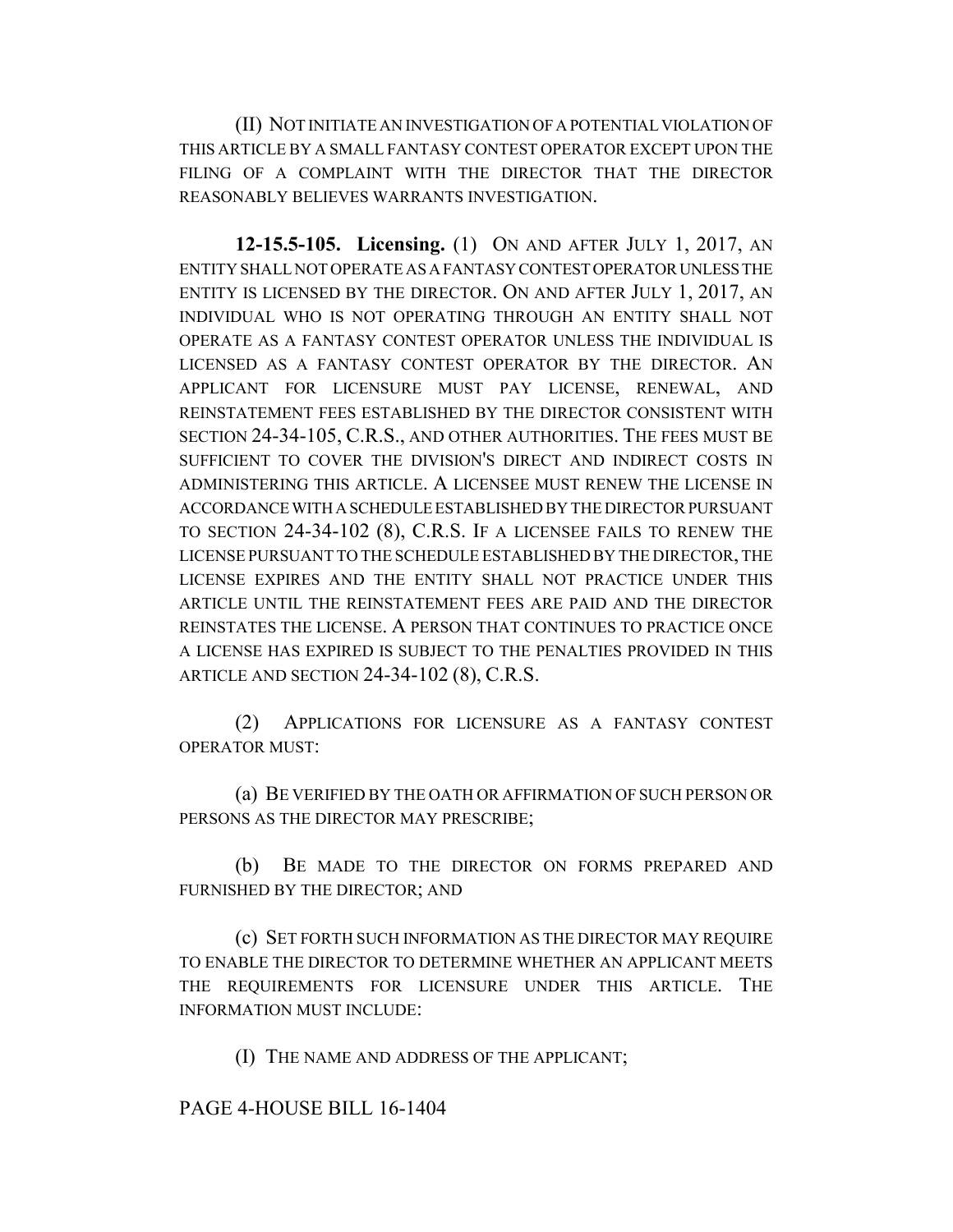(II) IF A PARTNERSHIP, THE NAMES AND ADDRESSES OF ALL OF THE PARTNERS, AND IF A CORPORATION, ASSOCIATION, OR OTHER ORGANIZATION, THE NAMES AND ADDRESSES OF THE PRESIDENT, VICE PRESIDENT, SECRETARY, AND MANAGING OFFICER, TOGETHER WITH ALL OTHER INFORMATION DEEMED NECESSARY BY THE DIRECTOR; AND

(III) A DESIGNATION OF THE RESPONSIBLE PARTY WHO IS THE AGENT FOR THE LICENSEE FOR ALL COMMUNICATIONS WITH THE DIRECTOR.

(3) (a) AN APPLICANT MAY NOT BE ELIGIBLE FOR LICENSURE OR REGISTRATION AS A FANTASY CONTEST OPERATOR OR LICENSURE RENEWAL IF THE APPLICANT OR ANY OF ITS OFFICERS, DIRECTORS, OR GENERAL PARTNERS HAS BEEN CONVICTED OF OR HAS ENTERED A PLEA OF NOLO CONTENDERE OR GUILTY TO A FELONY.

(b) THE DIRECTOR IS GOVERNED BY SECTION 24-5-101, C.R.S., IN CONSIDERING THE CONVICTION OR PLEA OF NOLO CONTENDERE TO A FELONY FOR ANY INDIVIDUAL SUBJECT TO A CRIMINAL HISTORY RECORD CHECK PURSUANT TO SUBSECTION (4) OF THIS SECTION.

(4) WITH THE SUBMISSION OF AN APPLICATION FOR A LICENSE GRANTED PURSUANT TO THIS SECTION, EACH APPLICANT AND ITS OFFICERS, DIRECTORS, AND GENERAL PARTNERS SHALL SUBMIT A COMPLETE SET OF HIS OR HER FINGERPRINTS TO THE COLORADO BUREAU OF INVESTIGATION FOR THE PURPOSE OF CONDUCTING FINGERPRINT-BASED CRIMINAL HISTORY RECORD CHECKS. THE COLORADO BUREAU OF INVESTIGATION SHALL FORWARD THE FINGERPRINTS TO THE FEDERAL BUREAU OF INVESTIGATION FOR THE PURPOSE OF CONDUCTING FINGERPRINT-BASED CRIMINAL HISTORY RECORD CHECKS. THE DIRECTOR MAY ACQUIRE A NAME-BASED CRIMINAL HISTORY RECORD CHECK FOR A PERSON WHO HAS TWICE SUBMITTED TO A FINGERPRINT-BASED CRIMINAL HISTORY RECORD CHECK AND WHOSE FINGERPRINTS ARE UNCLASSIFIABLE. A PERSON WHO HAS PREVIOUSLY SUBMITTED FINGERPRINTS FOR STATE OR LOCAL LICENSING PURPOSES MAY REQUEST THE USE OF THE FINGERPRINTS ON FILE.THE DIRECTOR SHALL USE THE INFORMATION RESULTING FROM THE FINGERPRINT-BASED CRIMINAL HISTORY RECORD CHECK TO INVESTIGATE AND DETERMINE WHETHER AN APPLICANT IS QUALIFIED TO HOLD A LICENSE PURSUANT TO THIS SECTION. THE DIRECTOR MAY VERIFY THE INFORMATION AN APPLICANT IS REQUIRED TO SUBMIT. THE APPLICANT SHALL PAY THE COSTS ASSOCIATED WITH THE FINGERPRINT-BASED CRIMINAL HISTORY RECORD CHECK TO THE COLORADO

PAGE 5-HOUSE BILL 16-1404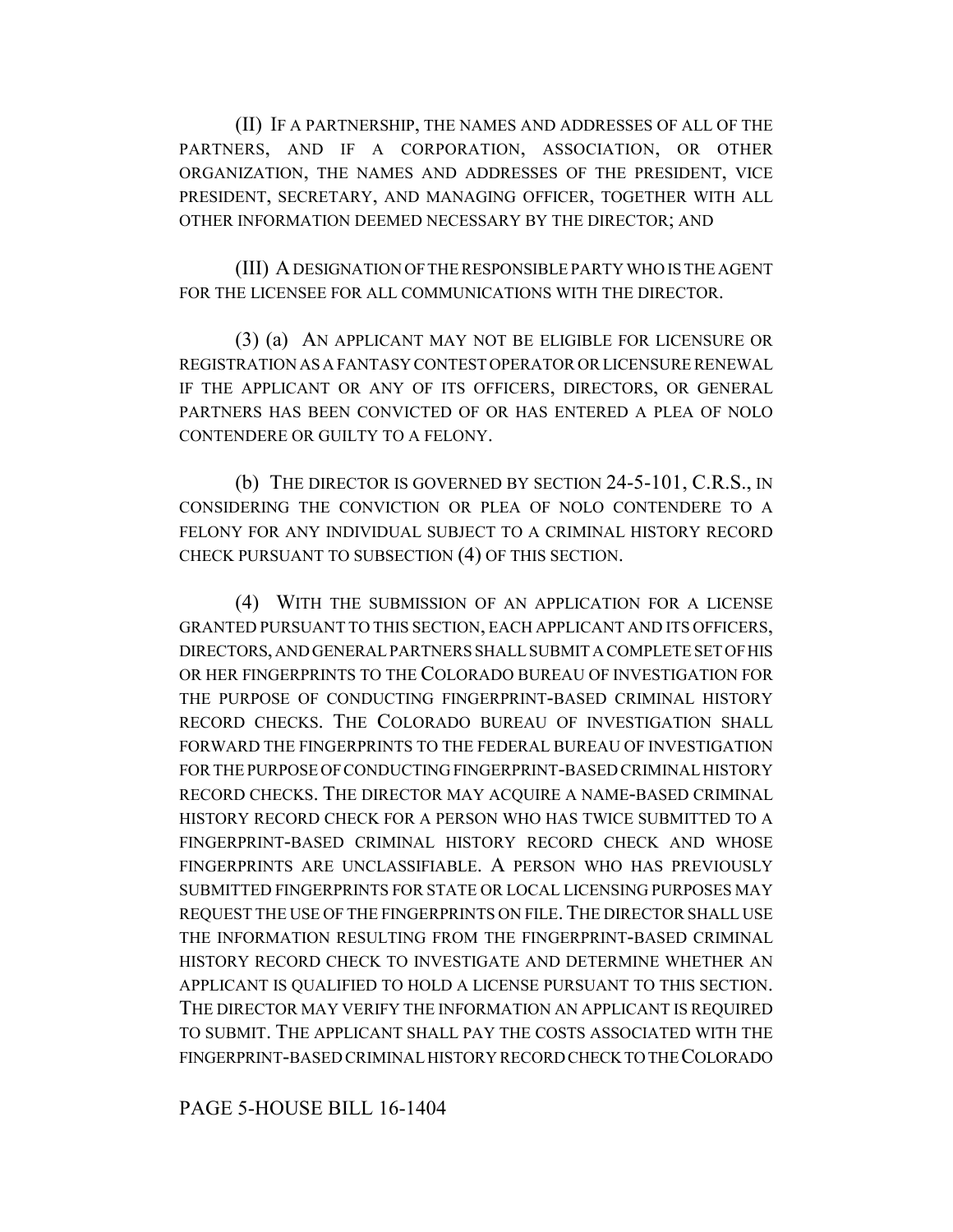BUREAU OF INVESTIGATION.

(5) A FANTASY CONTEST OPERATOR SHALL NOT CONDUCT, OPERATE, OR OFFER A FANTASY CONTEST THAT:

(a) UTILIZES:

(I) VIDEO OR MECHANICAL REELS OR SYMBOLS OR ANY OTHER DEPICTIONS OF SLOT MACHINES, POKER, BLACKJACK, CRAPS, OR ROULETTE; OR

(II) ANY DEVICE THAT QUALIFIES AS OR REPLICATES GAMES THAT CONSTITUTE LIMITED GAMING UNDER SECTION 9 OF ARTICLE XVIII OF THE COLORADO CONSTITUTION; OR

(b) INCLUDES A UNIVERSITY, COLLEGE, HIGH SCHOOL, OR YOUTH SPORTING EVENT.

**12-15.5-106. Consumer protections.** (1) A FANTASY CONTEST OPERATOR, INCLUDING A SMALL FANTASY CONTEST OPERATOR, SHALL IMPLEMENT COMMERCIALLY REASONABLE PROCEDURES FOR FANTASY CONTESTS WITH AN ENTRY FEE, WHICH PROCEDURES ARE DESIGNED TO:

(a) PREVENT EMPLOYEES OF THE FANTASY CONTEST OPERATOR, INCLUDING A SMALL FANTASY CONTEST OPERATOR, AND RELATIVES LIVING IN THE SAME HOUSEHOLD AS SUCH EMPLOYEES, FROM COMPETING IN ANY FANTASY CONTESTS OFFERED BY ANY FANTASY CONTEST OPERATOR IN WHICH THE OPERATOR OFFERS A CASH PRIZE;

(b) PREVENT SHARING OF CONFIDENTIAL INFORMATION THAT COULD AFFECT SUCH FANTASY CONTEST PLAY WITH THIRD PARTIES UNTIL THE INFORMATION IS MADE PUBLICLY AVAILABLE;

(c) VERIFY THAT A FANTASY CONTEST PLAYER IN SUCH A FANTASY CONTEST IS EIGHTEEN YEARS OF AGE OR OLDER;

(d) ENSURE THAT INDIVIDUALS WHO PARTICIPATE OR OFFICIATE IN A GAME OR CONTEST THAT IS THE SUBJECT OF SUCH A FANTASY CONTEST WILL BE RESTRICTED FROM ENTERING SUCH A FANTASY CONTEST THAT IS DETERMINED, IN WHOLE OR IN PART, ON THE ACCUMULATED STATISTICAL

# PAGE 6-HOUSE BILL 16-1404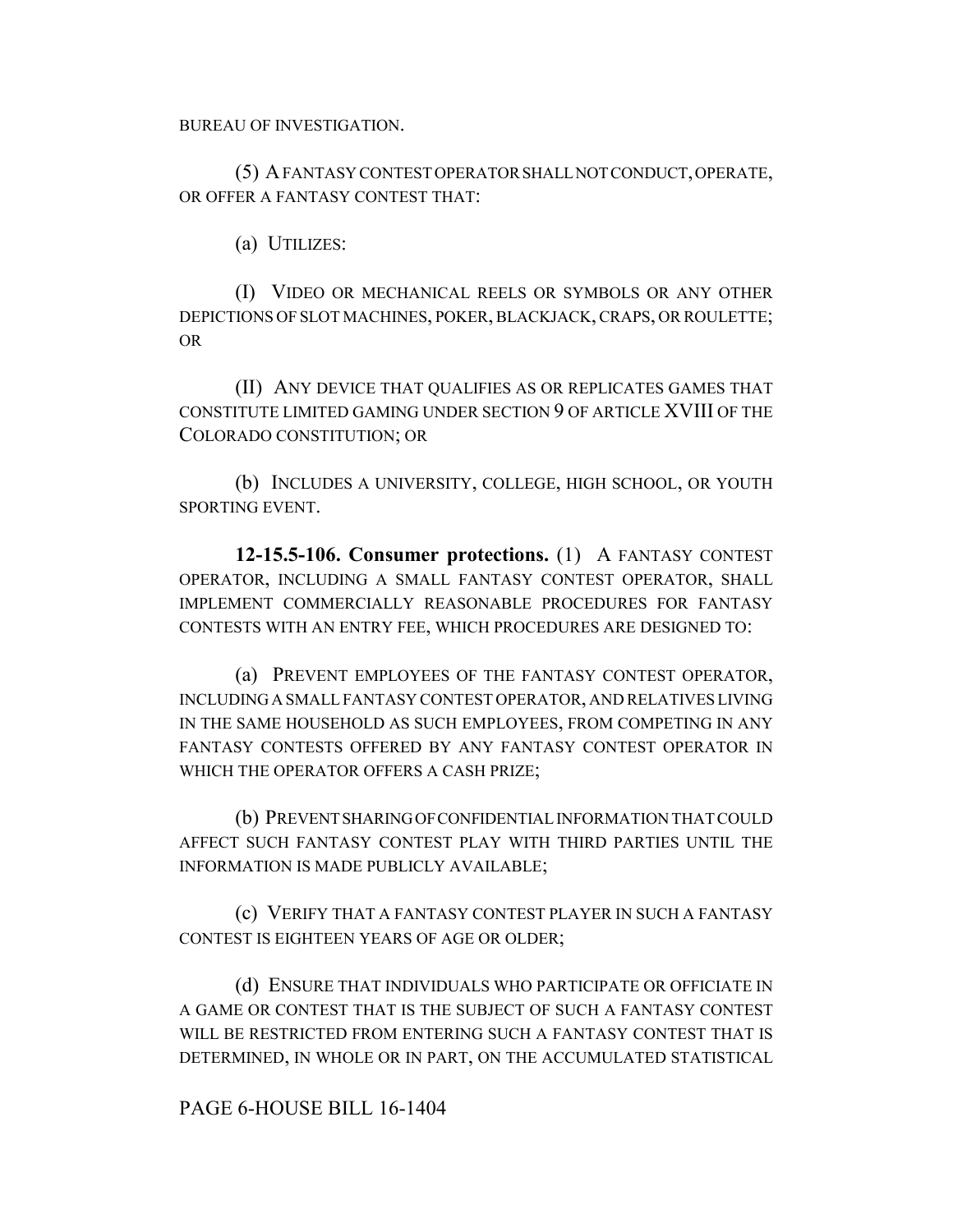RESULTS OF A TEAM OF INDIVIDUALS IN THE GAME OR CONTEST IN WHICH THEY ARE A PLAYER OR OFFICIAL;

(e) ALLOW INDIVIDUALS TO RESTRICT THEMSELVES FROM ENTERING SUCH A FANTASY CONTEST UPON REQUEST AND PROVIDE REASONABLE STEPS TO PREVENT THE PERSON FROM ENTERING SUCH FANTASY CONTESTS OFFERED BY THE FANTASY CONTEST OPERATOR, INCLUDING A SMALL FANTASY CONTEST OPERATOR;

(f) DISCLOSE THE NUMBER OF ENTRIES THAT A FANTASY CONTEST PLAYER MAY SUBMIT TO EACH SUCH FANTASY CONTEST, PROVIDE REASONABLE STEPS TO PREVENT PLAYERS FROM SUBMITTING MORE THAN THE ALLOWABLE NUMBER, AND, IN ANY CONTEST INVOLVING AT LEAST ONE HUNDRED ONE ENTRIES, NOT ALLOW A PLAYER TO SUBMIT MORE THAN THE LESSER OF THREE PERCENT OF ALL ENTRIES OR ONE HUNDRED FIFTY ENTRIES;

(g) SEGREGATE FANTASY CONTEST PLAYER FUNDS FROM OPERATIONAL FUNDS AND MAINTAIN A RESERVE IN THE FORM OF CASH, CASH EQUIVALENTS, AN IRREVOCABLE LETTER OF CREDIT, A BOND, OR A COMBINATION THEREOF, IN THE AMOUNT OF THE DEPOSITS MADE TO THE ACCOUNTS OF FANTASY CONTEST PLAYERS FOR THE BENEFIT AND PROTECTION OF THE FUNDS HELD IN SUCH ACCOUNTS;

(h) DISTINGUISH HIGHLY EXPERIENCED PLAYERS AND BEGINNER PLAYERS AND ENSURE THAT HIGHLY EXPERIENCED PLAYERS ARE CONSPICUOUSLY IDENTIFIED AS SUCH TO ALL PLAYERS;

(i) PROHIBIT THE USE OF SCRIPTS IN FANTASY CONTESTS THAT GIVE A PLAYER AN UNFAIR ADVANTAGE OVER OTHER PLAYERS AND MAKE ALL AUTHORIZED SCRIPTS READILY AVAILABLE TO ALL FANTASY CONTEST PLAYERS;

(j) CLEARLY AND CONSPICUOUSLY DISCLOSE ALL RULES THAT GOVERN ITS CONTESTS, INCLUDING THE MATERIAL TERMS OF EACH PROMOTIONAL OFFER AT THE TIME THE OFFER IS ADVERTISED; AND

(k) USE TECHNOLOGICALLY REASONABLE MEASURES TO LIMIT EACH FANTASY CONTEST PLAYER TO ONE ACTIVE ACCOUNT WITH THAT OPERATOR.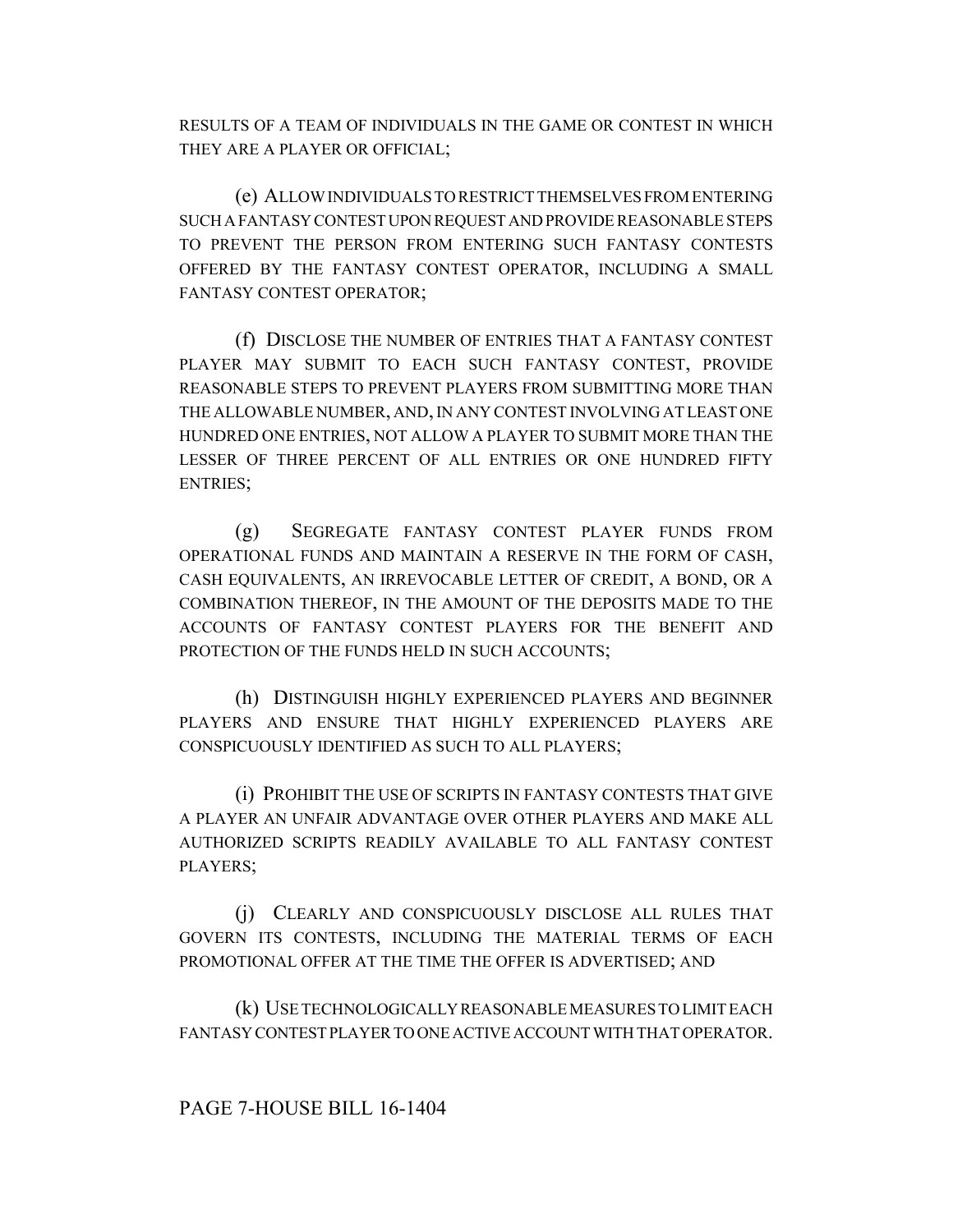(2) A FANTASY CONTEST OPERATOR OFFERING FANTASY CONTESTS IN THIS STATE SHALL:

(a) CONTRACT WITH A THIRD PARTY TO ANNUALLY PERFORM AN INDEPENDENT AUDIT, CONSISTENT WITH THE STANDARDS ESTABLISHED BY THE PUBLIC COMPANY ACCOUNTING OVERSIGHT BOARD, TO ENSURE COMPLIANCE WITH THIS ARTICLE; AND

(b) SUBMIT THE RESULTS OF THE AUDIT TO THE DIRECTOR.

**12-15.5-107. Duty to maintain records.** EACH FANTASY CONTEST OPERATOR SHALL KEEP DAILY RECORDS OF ITS OPERATIONS AND SHALL MAINTAIN THE RECORDS FOR AT LEAST THREE YEARS. THE RECORDS MUST SUFFICIENTLY DETAIL ALL FINANCIAL TRANSACTIONS TO DETERMINE COMPLIANCE WITH THE REQUIREMENTS OF THIS ARTICLE AND MUST BE AVAILABLE FOR AUDIT AND INSPECTION BY THE DIRECTOR DURING THE FANTASY CONTEST OPERATOR'S REGULAR BUSINESS HOURS.

**12-15.5-108. Authorization to conduct fantasy contests.** (1) FANTASY CONTESTS ARE AUTHORIZED AND MAY BE CONDUCTED BY A FANTASY CONTEST OPERATOR AT A LICENSED GAMING ESTABLISHMENT, AS THAT TERM IS DEFINED IN SECTION 12-47.1-103 (15). A GAMING RETAILER, AS THAT TERM IS DEFINED IN SECTION 12-47.1-103 (24), MAY CONDUCT FANTASY CONTESTS IF THE GAMING RETAILER IS LICENSED AS A FANTASY CONTEST OPERATOR.

(2) FANTASY CONTESTS ARE AUTHORIZED AND MAY BE CONDUCTED BY A FANTASY CONTEST OPERATOR AT A LICENSED FACILITY AT WHICH PARI-MUTUEL WAGERING, AS THAT TERM IS DEFINED IN SECTION 12-60-102 (20.5), MAY OCCUR. AN OPERATOR OF A CLASS B TRACK, AS THAT TERM IS DEFINED IN SECTION 12-60-102 (4), MAY CONDUCT FANTASY CONTESTS IF THE OPERATOR IS LICENSED AS A FANTASY CONTEST OPERATOR.

(3) A FANTASY CONTEST CONDUCTED IN COMPLIANCE WITH THIS ARTICLE DOES NOT VIOLATE ARTICLE 10 OR 10.5 OF TITLE 18, C.R.S.

**12-15.5-109. Grounds for discipline.** (1) THE DIRECTOR MAY DENY, SUSPEND, OR REVOKE A LICENSE OR REGISTRATION OR PLACE ON PROBATION OR ISSUE A LETTER OF ADMONITION TO A LICENSEE OR REGISTRANT IF THE FANTASY CONTEST OPERATOR, INCLUDING A SMALL

### PAGE 8-HOUSE BILL 16-1404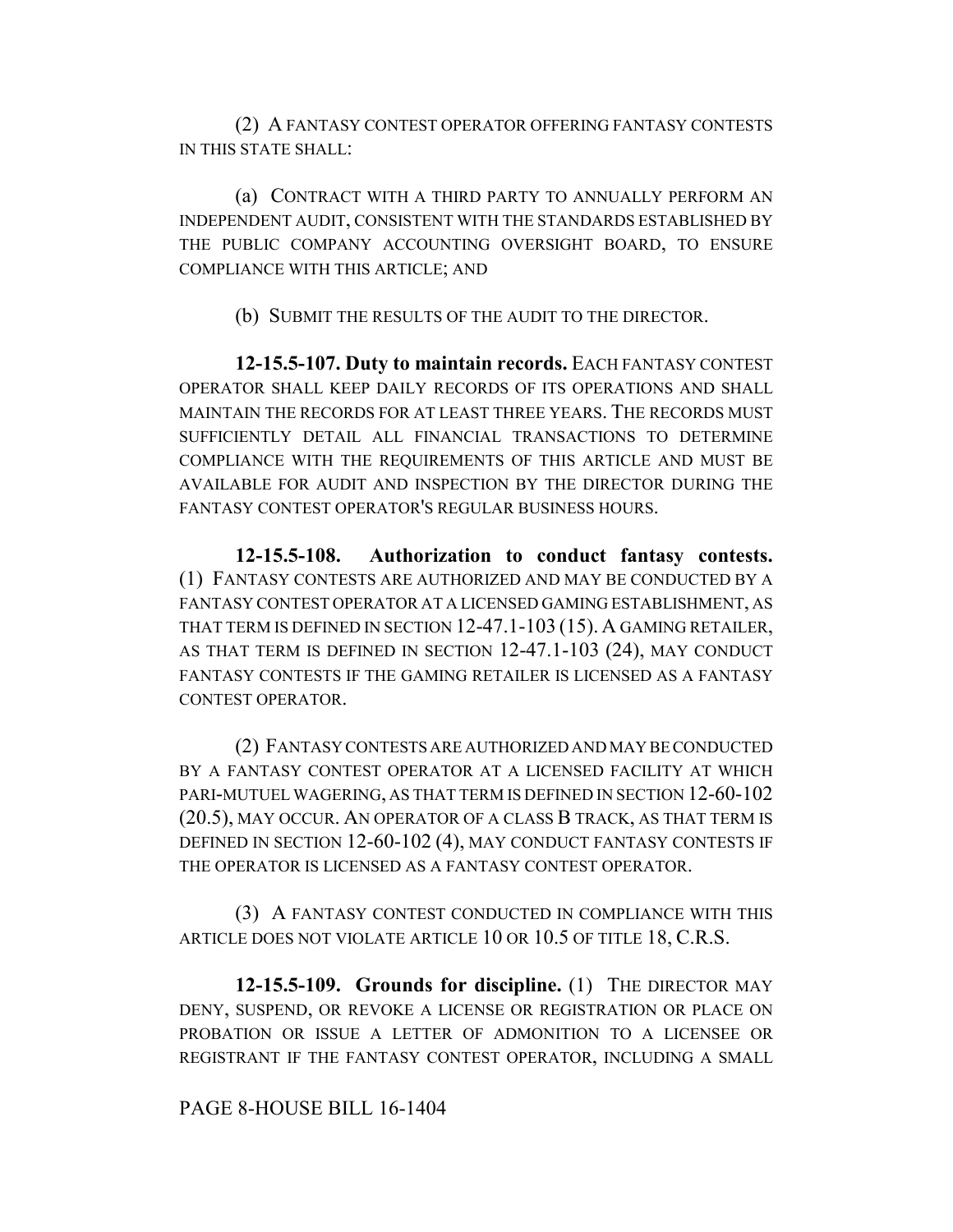FANTASY CONTEST OPERATOR:

(a) VIOLATES ANY ORDER OF THE DIRECTOR OR ANY PROVISION OF THIS ARTICLE OR THE RULES ESTABLISHED UNDER THIS ARTICLE;

(b) FAILS TO MEET THE REQUIREMENTS FOR LICENSURE UNDER THIS ARTICLE; OR

(c) USES FRAUD, MISREPRESENTATION, OR DECEIT IN APPLYING FOR OR ATTEMPTING TO APPLY FOR LICENSURE OR REGISTRATION OR OTHERWISE IN OPERATING OR OFFERING TO OPERATE A FANTASY CONTEST.

(2) IF IT APPEARS TO THE DIRECTOR, BASED UPON CREDIBLE EVIDENCE AS PRESENTED IN A WRITTEN COMPLAINT, THAT A PERSON IS OPERATING OR OFFERING TO OPERATE A FANTASY CONTEST WITHOUT HAVING OBTAINED A REGISTRATION OR LICENSE, THE DIRECTOR MAY ISSUE AN ORDER TO CEASE AND DESIST THE ACTIVITY. THE DIRECTOR SHALL SET FORTH IN THE ORDER THE STATUTES AND RULES ALLEGED TO HAVE BEEN VIOLATED, THE FACTS ALLEGED TO HAVE CONSTITUTED THE VIOLATION, AND THE REQUIREMENT THAT ALL UNAUTHORIZED PRACTICES IMMEDIATELY CEASE. WITHIN TEN DAYS AFTER SERVICE OF THE ORDER TO CEASE AND DESIST PURSUANT TO THIS SUBSECTION (2), THE PERSON MAY REQUEST A HEARING ON THE QUESTION OF WHETHER ACTS OR PRACTICES IN VIOLATION OF THIS ARTICLE HAVE OCCURRED. THE HEARING SHALL BE CONDUCTED PURSUANT TO SECTION 24-4-105, C.R.S.

**12-15.5-110. Civil fines.** IN ADDITION TO ANY OTHER REMEDY PROVIDED BY LAW, A FANTASY CONTEST OPERATOR, OR AN EMPLOYEE OR AGENT THEREOF, WHO VIOLATES THIS ARTICLE IS SUBJECT TO A CIVIL FINE OF NOT MORE THAN ONE THOUSAND DOLLARS FOR EACH SUCH VIOLATION, WHICH THE STATE TREASURER SHALL CREDIT TO THE GENERAL FUND. THE DIRECTOR MAY FILE A CIVIL ACTION TO COLLECT THE FINE.

**12-15.5-111. Applicability.** THIS ARTICLE APPLIES TO CONDUCT OCCURRING ON OR AFTER JULY 1, 2017.

**12-15.5-112. Repeal.** THIS ARTICLE IS REPEALED, EFFECTIVE SEPTEMBER 1, 2020. BEFORE ITS REPEAL, THIS ARTICLE IS SCHEDULED FOR REVIEW IN ACCORDANCE WITH SECTION 24-34-104, C.R.S.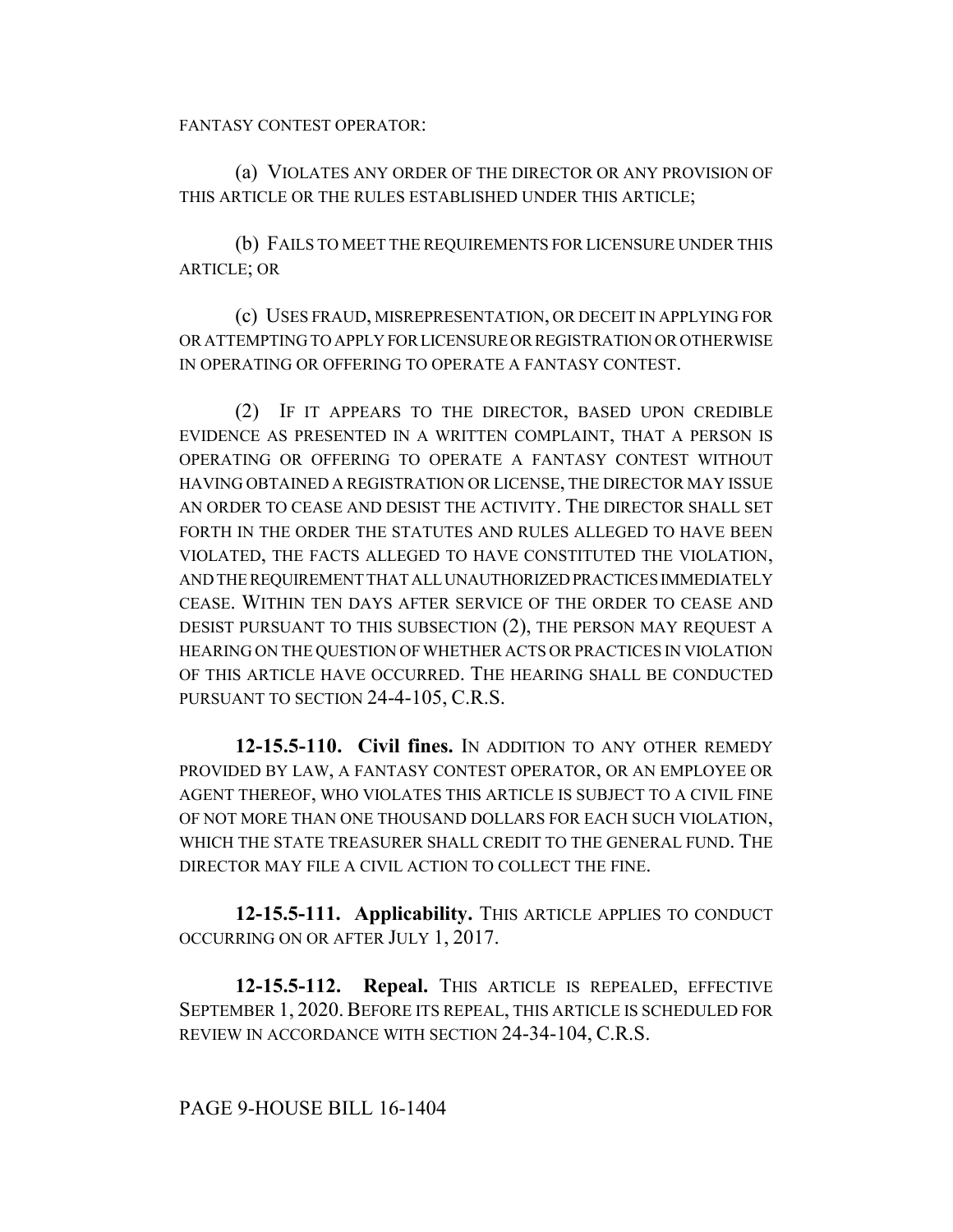**SECTION 2.** In Colorado Revised Statutes, 24-34-104, **add** (51.5) (j) as follows:

**24-34-104. General assembly review of regulatory agencies and functions for termination, continuation, or reestablishment.** (51.5) The following agencies, functions, or both terminate on September 1, 2020:

(j) THE REGULATION OF FANTASY CONTEST OPERATORS BY THE DEPARTMENT PURSUANT TO SECTIONS 12-15.5-103 TO 12-15.5-107, 12-15.5-109, AND 12-15.5-110, C.R.S.

**SECTION 3. Appropriation.** (1) For the 2016-17 state fiscal year, \$77,546 is appropriated to the department of regulatory agencies. This appropriation is from the division of professions and occupations cash fund created in section 24-34-105 (2) (b) (I), C.R.S. To implement this act, the department may use this appropriation as follows:

(a) \$62,392 for use by the division of professions and occupations for personal services, which amount is based on an assumption that the division will require an additional 0.9 FTE and temporary staff;

(b) \$5,653 for use by the division professions and occupations for operating expenses; and

(c) \$9,501 for the purchase of legal services.

(2) For the 2016-17 state fiscal year, \$9,501 is appropriated to the department of law. This appropriation is from reappropriated funds received from the department of regulatory agencies under paragraph (c) of subsection (1) of this section. To implement this act, the department of law may use this appropriation to provide legal services for the department of regulatory agencies.

(3) For the 2016-17 state fiscal year, \$527 is appropriated to the department of public safety for use by the Colorado bureau of investigation. This appropriation is from the Colorado bureau of investigation identification unit fund created in section 24-33.5-426, C.R.S. To implement this act, the bureau may use this appropriation for operating expenses related to identification.

# PAGE 10-HOUSE BILL 16-1404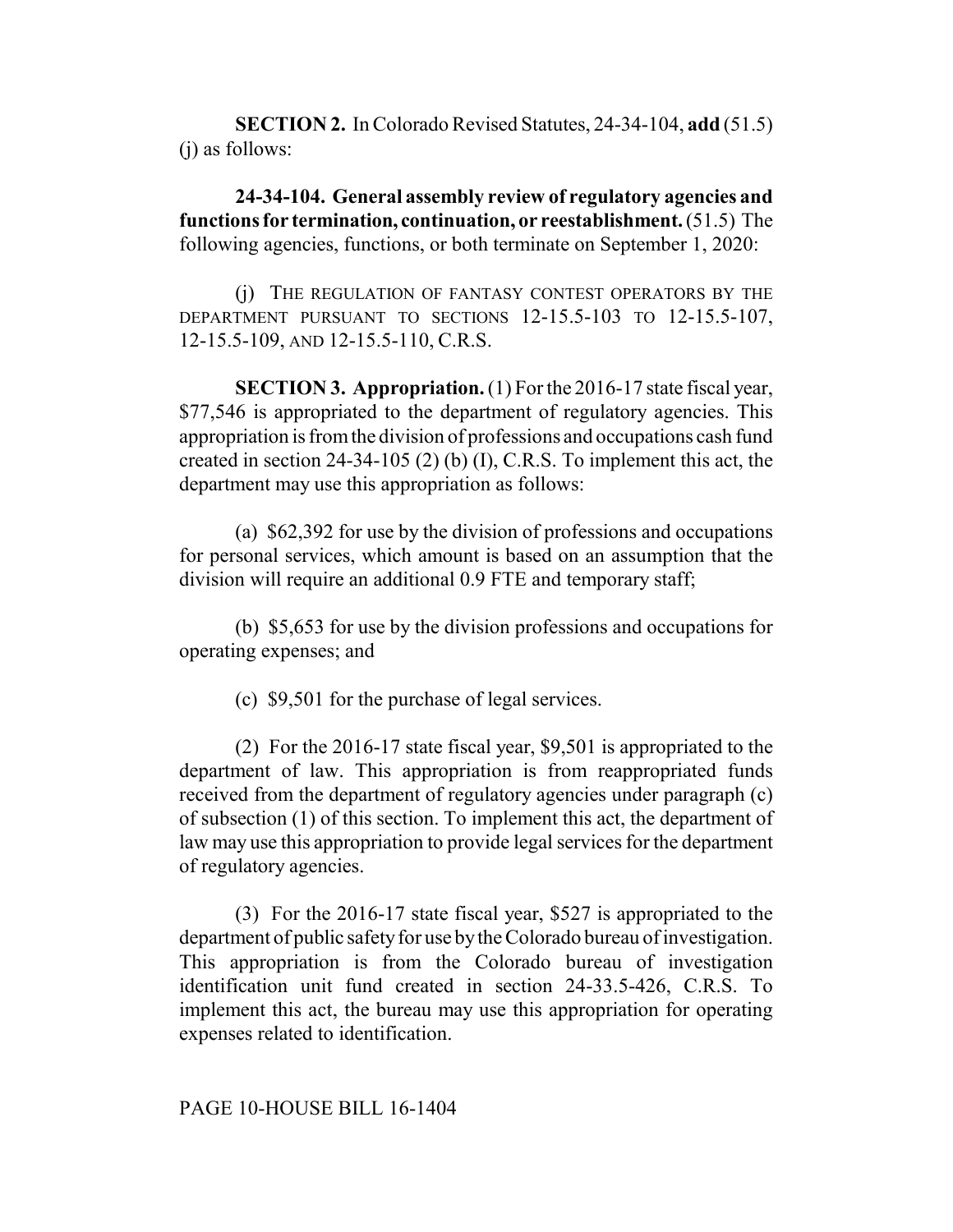**SECTION 4. Act subject to petition - effective date applicability.** (1) This act takes effect at 12:01 a.m. on the day following the expiration of the ninety-day period after final adjournment of the general assembly (August 10, 2016, if adjournment sine die is on May 11, 2016); except that, if a referendum petition is filed pursuant to section 1 (3) of article V of the state constitution against this act or an item, section, or part of this act within such period, then the act, item, section, or part will not take effect unless approved by the people at the general election to be held in November 2016 and, in such case, will take effect on the date of the